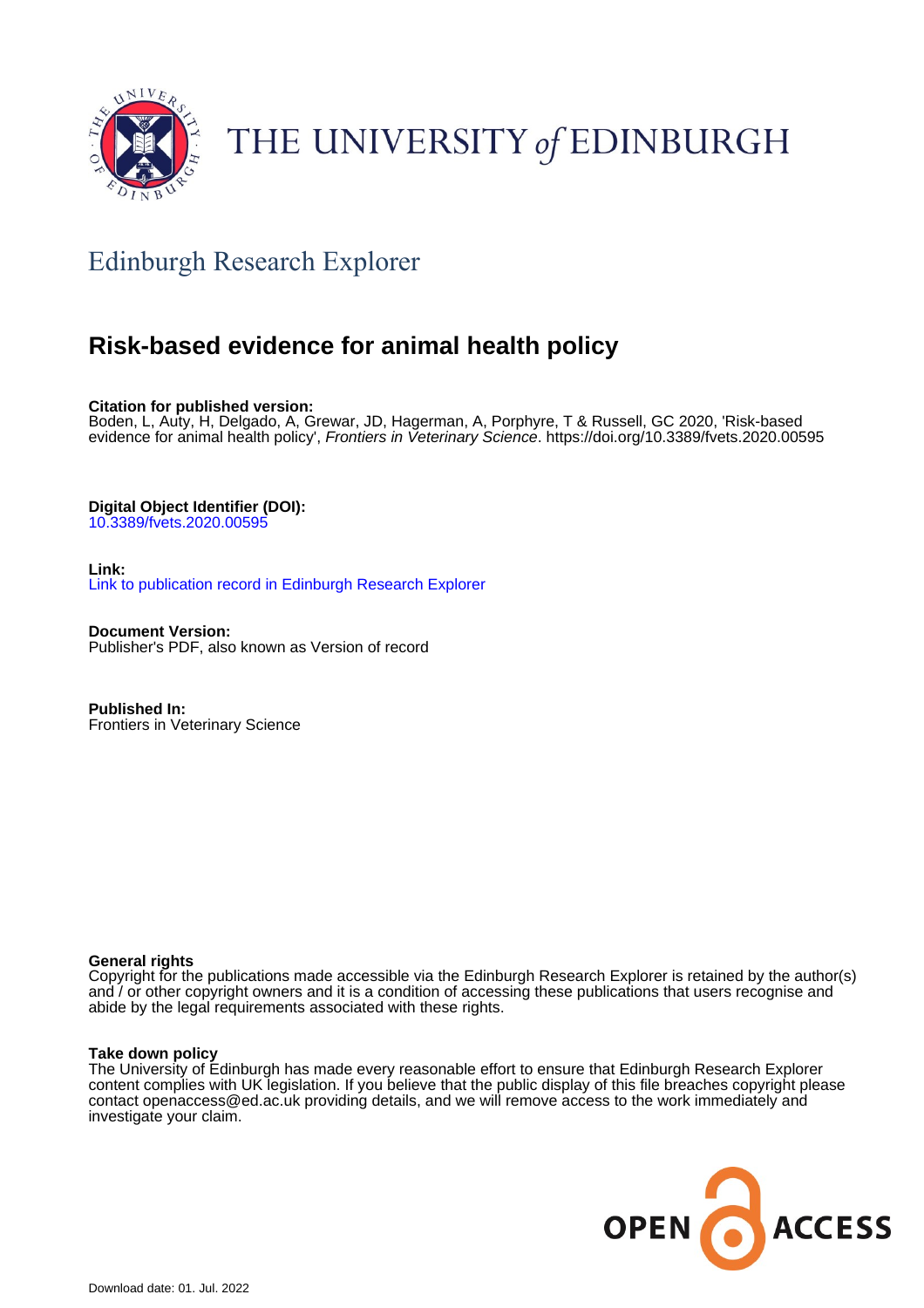



# [Editorial: Risk-Based Evidence for](https://www.frontiersin.org/articles/10.3389/fvets.2020.00595/full) Animal Health Policy

Lisa A. Boden  $^{\text{1*}},$  Harriet K. Auty  $^2$ , Amy Delgado  $^3$ , John D. Grewar  $^4$ , Amy D. Hagerman  $^5$ , Thibaud Porphyre<sup>6</sup> and George C. Russell<sup>7</sup>

<sup>1</sup> The Global Academy of Agriculture and Food Security, The Royal (Dick) School of Veterinary Studies, The Roslin Institute, University of Edinburgh, Midlothian, United Kingdom, <sup>2</sup> Boyd Orr Centre for Population and Ecosystem Health, Institute of Biodiversity, Animal Health and Comparative Medicine, College of Medical, Veterinary and Life Sciences, University of Glasgow, Glasgow, United Kingdom, <sup>3</sup> United States Department of Agriculture, Animal Plant and Health Inspection Service, Veterinary Services, Strategy and Policy, Center for Epidemiology and Animal Health, Fort Collins, CO, United States, <sup>4</sup> South African Equine Health and Protocols NPC, Cape Town, South Africa, <sup>5</sup> Department of Agricultural Economics, Oklahoma State University, Stillwater, OK, United States, <sup>6</sup> The Royal (Dick) School of Veterinary Studies, The Roslin Institute, University of Edinburgh, Midlothian, United Kingdom, <sup>7</sup> Moredun Research Institute, Pentlands Science Park, Midlothian, United Kingdom

Keywords: risk, evidence, science-policy, zoonoses, COVID-19, risk assessment, animal health, epidemiology

**Editorial on the Research Topic**

#### **[Risk-Based Evidence for Animal Health Policy](https://www.frontiersin.org/research-topics/9057/risk-based-evidence-for-animal-health-policy)**

#### **OPEN ACCESS**

#### Edited by:

Salome Dürr, University of Bern, Switzerland

Reviewed by: John Berezowski, University of Bern, Switzerland

> \*Correspondence: Lisa A. Boden [lisa.boden@ed.ac.uk](mailto:lisa.boden@ed.ac.uk)

#### Specialty section:

This article was submitted to Veterinary Epidemiology and Economics, a section of the journal Frontiers in Veterinary Science

Received: 01 July 2020 Accepted: 27 July 2020 Published: 04 September 2020

#### Citation:

Boden LA, Auty HK, Delgado A, Grewar JD, Hagerman AD, Porphyre T and Russell GC (2020) Editorial: Risk-Based Evidence for Animal Health Policy. Front. Vet. Sci. 7:595. doi: [10.3389/fvets.2020.00595](https://doi.org/10.3389/fvets.2020.00595)

Infectious animal and zoonotic diseases are important and immediate global disease threats which exhaust resources and place demands on both national and international global animal and human health institutions and infrastructures. These diseases create challenges for industry stakeholders and policy-makers because of their pandemic potential and resultant widespread economic and social disruption. The current pandemic of the coronavirus SARS-CoV-2 (disease name COVID-19), which was first detected in the wet markets of Wuhan, Hubei Province, China, offers a contemporary example on which we might reflect about the lessons learned from this Research Topic—in particular, the importance of transparent data sharing and the development of risk-based evidence for policy-making for zoonotic disease outbreak preparedness and control. COVID-19 has now been detected in 188 international locations despite the closure of the wet markets and imposition of movement restrictions and other interventions to reduce risks of onward transmission. Risk management decisions in different countries [such as the imposition and subsequent release of social distance policies [\(1\)](#page-3-0) and the introduction of compulsory maskwearing [\(2\)](#page-3-1)] are not purely (public health) science-based. The political, cultural, and societal dimensions of the pandemic have highlighted sharply the need to "remedy... disciplinary silos" [\(3\)](#page-3-2) through holistic interdisciplinary approaches to understand the complex trade-offs and unintended consequences of disease control policies.

In this Research Topic, we wanted to explore the development of a robust and fit-for-purpose evidence base for animal (and public) health and the different mechanisms used to ensure its effective delivery to policy-makers in order to better anticipate and respond appropriately to existing and emerging animal and zoonotic disease risks. The response to the call for papers yielded 17 accepted papers with 112 contributing authors and the Research Topic has been accessed more than 25,000 times highlighting the importance and timely nature of these contributions. In this editorial, we identify 5 key lessons learned from these contributions and consider the future for risk-based policy-making for animal and public health.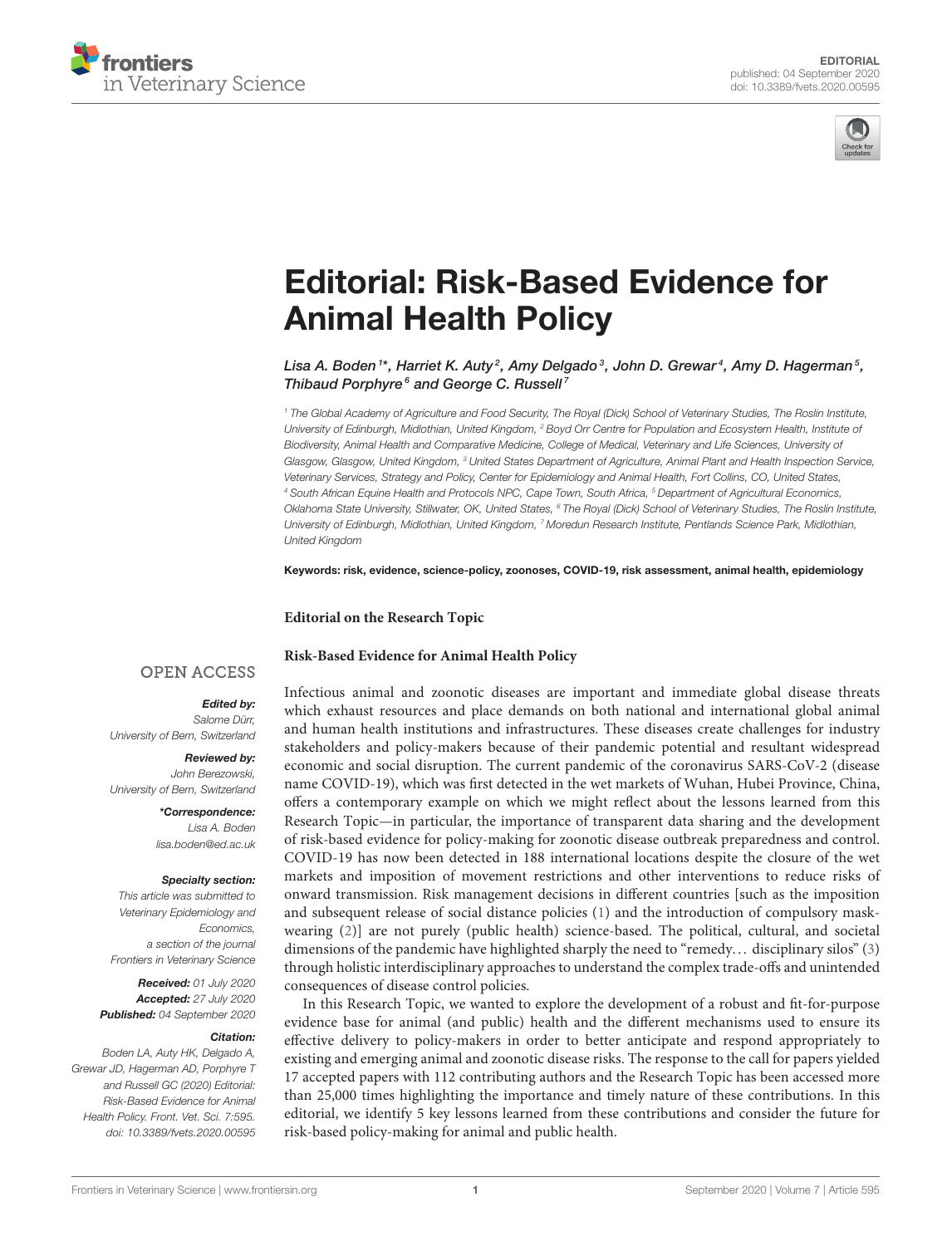## IMPROVE UNDERSTANDING AND COMMUNICATION OF CONCEPTS OF RISK AND UNCERTAINTY TO DIFFERENT STAKEHOLDER AUDIENCES

Policy and decision-making is not based on scientific evidence alone, but also influenced by political will, existing governance structures, public opinion, and other exogenous factors. Researchers need to engage with all of these facets in a holistic way, but this is challenging to do in the context of traditional research environments. [More](https://doi.org/10.3389/fvets.2019.00382) reflects on these difficulties and highlights the need for a commitment to integrate "policy relevance to the research focus from the outset, to engage with policy-makers and other stakeholders throughout, to use platforms to facilitate science-policy dialogue, and to disseminate research findings appropriately." He articulates the need and demand for interdisciplinary approaches—and in particular, input from the social sciences, which stems from the recognition that science, itself, is not value-free.

Assembling multi-disciplinary teams with appropriate expertise is fundamental to delivering appropriate and effective risk assessment, communication, and management. Countries have varying approaches to prioritizing disease risks for contingency planning which reflect the economic, social, and cultural values of their communities. Two papers in this series explore risk prioritization and perception, through different disciplinary approaches. [Bessell et al.](https://doi.org/10.3389/fvets.2020.00223) use a semi-quantitative approach which uses a combination of the rate of disease spread, disease mitigation factors, impacts on animal welfare and production, the human health risks and the impacts on wider society to characterize exotic disease priorities for Scotland. In contrast, Waldman et al., explore the role of the social, economic, and cultural context in shaping the perceptions and practices of actors who play significant roles in risk management. This paper illustrates the importance of understanding "situated expertise" and particular forms of risk perception and practice which both enhance and compromise risk reduction in different ways" [\(Waldman et al.\)](https://doi.org/10.3389/fvets.2020.00309).

## ANTICIPATE REGULATORY OR POLICY BARRIERS TO ENSURE EFFECTIVE IMPLEMENTATION OF SCIENTIFIC EVIDENCE

The foundations of evidence-based decision-making begin with robust data collection, access and sharing. [Houe et al.](https://doi.org/10.3389/fvets.2019.00301) acknowledge that although there may be a wealth of data generated, many datasets have emerged from different organizations and have been developed for other purposes, making it difficult to integrate them and use them to their full potential. Appropriate regulations and policies need to be in place for data access and sharing across organizational and legal boundaries. Sustaining the value of these datasets to researchers and decision-makers depends almost entirely on data accuracy and reliability; substantial changes in data architecture and structure, which inevitably occur over time, need to be taken into account to ensure that risk management decisions based on these data are justified and valid. Continued investment into the maintenance and "upkeep" of these data is therefore critical for these data to be useful to policy-makers.

## INTEGRATE DIFFERENT DATA SOURCES TO IMPROVE DISEASE MONITORING AND **SURVEILLANCE**

Estimating the risk of incursion of disease depends on transparent data sharing, robust animal health recording systems and fit-for-purpose veterinary public health infrastructure which includes access to affordable diagnostic tests, laboratory facilities, and trained technicians, veterinary professional, paraprofessionals, and researchers to interpret and act on results. [Georgaki et al.](https://doi.org/10.3389/fvets.2019.00456) describe the advantages of the Bluetongue surveillance programme in Northern Ireland, which has evolved to include the use of risk assessments and simulation models to monitor the risk of incursion. Its design enables effective mitigation measures to be identified to minimize disease risk and provides additional assurances to protect NI's export markets in the European Union (EU) and third countries. The authors also highlight the benefits of including both active and targeted surveillance activities to enable early detection of disease. In Scotland, risk-based approaches are also used to identify high risk areas for vector-borne diseases, such as Louping ill virus (See [Gilbert et al.\)](https://doi.org/10.3389/fvets.2020.00377). GIS-based data on environmental variables, when used in combination with sero-prevalence data, become a powerful tool to identify risk factors and improve opportunities for identification of alternative disease reservoirs. Both of these are important for informing disease management policies and identifying trade-offs between environmental and farming priorities and costs. These insights are echoed in the contributions by [Carneiro et al.](https://doi.org/10.3389/fvets.2019.00434) and [Semango et al.](https://doi.org/10.3389/fvets.2019.00327) which remind us of the value of traditional field-based epidemiology and recognize the importance of a systems-based approach. As highlighted by the example of COVID-2019, a broad and holistic understanding of the causal risk pathways is necessary to ensure that critical disease reservoirs are also appropriately incorporated into strategies for surveillance and risk mitigation.

## INVEST IN PROACTIVE DEVELOPMENT OF RISK ASSESSMENT EXPERTISE AND GENERIC, FLEXIBLE TOOLS, AND FRAMEWORKS WHICH ARE READY-TO-USE IN DISEASE **EMERGENCIES**

The majority of the contributions in this Research Topic identified the usefulness of investing in proactive veterinary risk assessments which include risk pathways that can be flexibly adapted and re-used in times of emergency to ensure business continuity (see [Auty et al.;](https://doi.org/10.3389/fvets.2019.00381) [de Vos et al.;](https://doi.org/10.3389/fvets.2020.00056) [Taylor et al.;](https://doi.org/10.3389/fvets.2019.00486) Umber et al.; [Walz, Middleton et al.;](https://doi.org/10.3389/fvets.2019.00501) [Walz, Evanson et al.\). For example,](https://doi.org/10.3389/fvets.2019.00433)